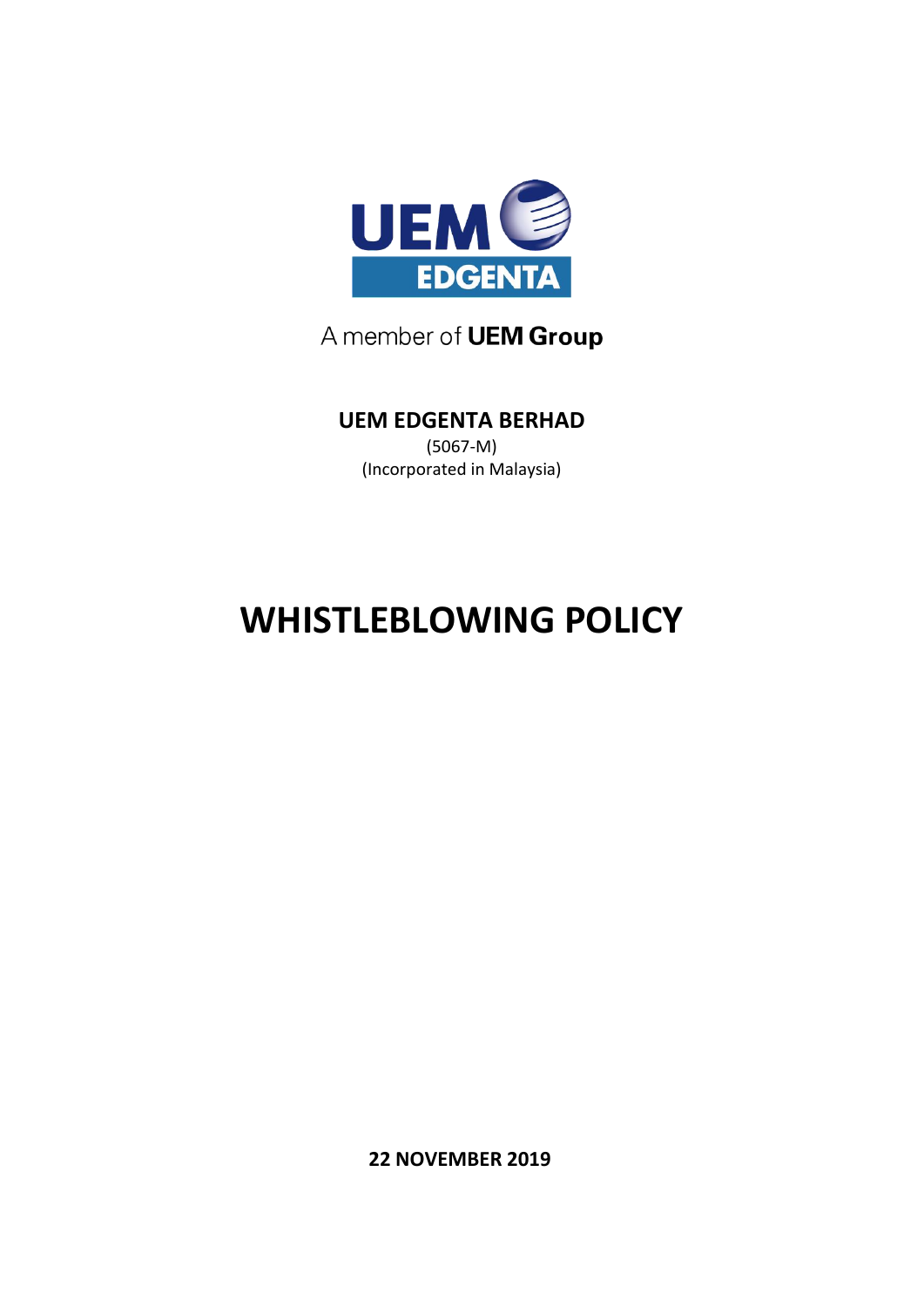#### **1.0 POLICY STATEMENT**

UEM Edgenta Berhad ("the Company") is committed to the highest standards of professionalism, honesty, integrity, accountability and ethical behaviour in the conduct of its business and operations. We aspire to conduct our affairs in an ethical, responsible and transparent manner.

**\_\_\_\_\_\_\_\_\_\_\_\_\_\_\_\_\_\_\_\_\_\_\_\_\_\_\_\_\_\_\_\_\_\_\_\_\_\_\_\_\_\_\_\_\_\_\_\_\_\_\_\_\_\_\_\_\_\_\_\_\_\_\_\_\_\_\_**

With this in mind, the Whistleblowing Policy ("the Policy") has been formulated to enable employees of UEM Edgenta Berhad and members of the public to report instances of unethical behavior, improper conduct, actual or suspected fraud and/or abuse with the Company.

The implementation of the Policy is also in line with the Whistleblower Protection Act 2010, Companies Act 2016, Malaysian Anti-Corruption Commission Act 2009, Capital Markets and Services Act 2007, Anti-Money Laundering, Anti-Terrorism Financing and Proceeds of Unlawful Activities Act 2001, Personal Data Protection Act 2010 and all applicable laws and regulations in Malaysia.

#### **2.0 OBJECTIVES**

This Policy is to provide an avenue for all employees of UEM Edgenta Berhad, third parties employed or engaged by UEM Edgenta Berhad, and members of the public to disclose any improper conduct or unethical behaviour, actual or suspected fraud and/or abuse in accordance with the procedures as provided for under this Policy, and to provide protection for those who report such allegations.

It aims to develop a culture of openness, accountability and total integrity. This is to reassure employees and directors that they would be fully protected from harassment or victimisation for whistleblowing in good faith.

This Policy is also to enable the Company to take prompt corrective action where necessary, in order to mitigate any potential financial or reputational damage.

#### **3.0 SCOPE**

This Whistleblowing Policy is applicable across UEM Edgenta Berhad and its group of companies. This policy is not to invalidate the Grievance Procedure and/or Disciplinary Action Process and Procedure but to provide alternative means for employees and members of the public to raise a concern outside the normal reporting channels.

This policy will not apply to personal grievances concerning an individual's term and conditions of employment, or other aspects of working relationship, complaints of bullying or harassment or disciplinary matters. Such complaints should be dealt under the existing Human Resource procedures in the Employee Handbook adopted by UEM Edgenta Berhad.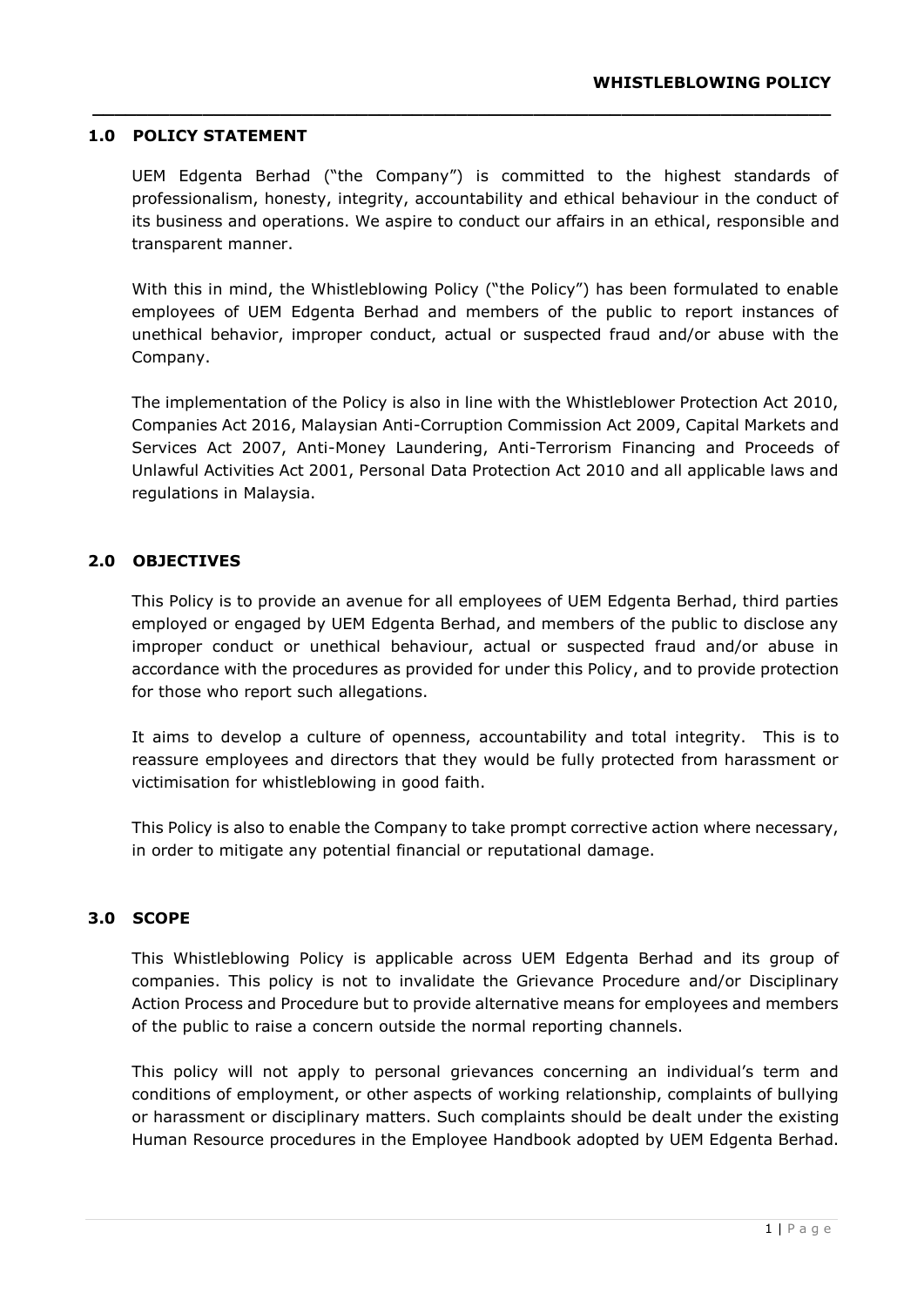#### **4.0 ELIGIBILITY**

Members of the public, employees, directors, shareholders, consultants, vendors, contractors or any parties involved in a business relationship with UEM Edgenta Berhad are encouraged to disclose any wrongdoing that may adversely impact the Company. The Protected Disclosures may be in relation to matters concerning UEM Edgenta Berhad or any of its subsidiaries.

**\_\_\_\_\_\_\_\_\_\_\_\_\_\_\_\_\_\_\_\_\_\_\_\_\_\_\_\_\_\_\_\_\_\_\_\_\_\_\_\_\_\_\_\_\_\_\_\_\_\_\_\_\_\_\_\_\_\_\_\_\_\_\_\_\_\_\_**

UEM Edgenta Berhad is committed to this Policy and assures that the Whistleblower will not suffer any form of retribution, victimisation or detriment.

If the Whistleblower could prove that they have been subject to redistribution, victimisation, or detriment because of using this policy, disciplinary action will be taken against the perpetrator.

#### **5.0 PROCEDURE IN MAKING A DISCLOSURE**

All disclosures are to be channeled in accordance with the Whistleblowing Procedures.

#### **6.0 PROTECTION TO WHISTLEBLOWER**

A Whistleblower will be accorded with protection of confidentiality of identity, to the extent reasonably practicable.

An employee who whistleblows internally will also be protected to the extent reasonably practicable, against any adverse and detrimental actions for disclosing any improper conduct committed or about to be committed within UEM Edgenta Berhad, provided that the disclosure is made in good faith. Such protection is accorded even if the investigation later reveals that the Whistleblower is mistaken as to the facts and the rules and procedures involved.

The protection to the Whistleblower can be revoked under the following circumstances, among others:

- The Whistleblower participated in the improper conduct;
- The Whistleblower willfully discloses a false statement;
- The disclosure is frivolous or vexation;
- The disclosure is made with malicious intent;
- The disclosure of improper conduct is made solely or substantially with the motive of avoiding dismissal or other disciplinary action; or
- The Whistleblower commits an offence in the course of making the disclosure or providing further information.

A Whistleblower may seek protection from any other enforcement agencies and any Federal or State Government departments or other persons as the enforcement agency deems appropriate.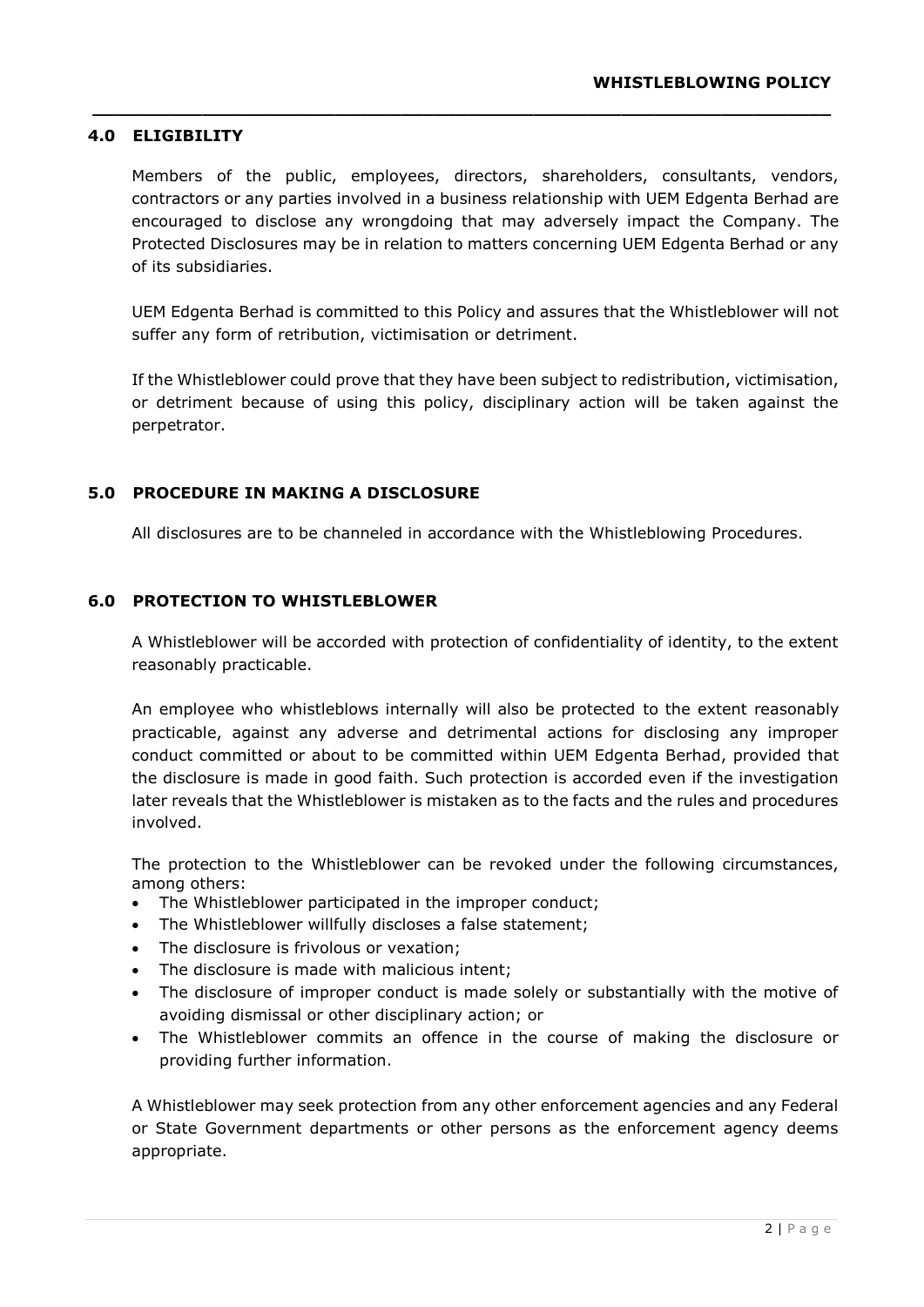#### **7.0 DISQUALIFICATIONS**

While it will be ensured that genuine Whistleblowers are accorded complete protection from any kind of unfair treatment, any abuse of this protection can warrant disciplinary action.

**\_\_\_\_\_\_\_\_\_\_\_\_\_\_\_\_\_\_\_\_\_\_\_\_\_\_\_\_\_\_\_\_\_\_\_\_\_\_\_\_\_\_\_\_\_\_\_\_\_\_\_\_\_\_\_\_\_\_\_\_\_\_\_\_\_\_\_**

Protection under this Policy will not mean protection from disciplinary action arising out of false, frivolous, baseless or bogus allegations made by a Whistleblower knowingly. If the investigation later reveals that the Protected Disclosure was made with a malicious intention, appropriate action could be taken against the Whistleblower.

A report should be made in good faith as stipulated in 6.0 Protection to Whistleblower.

#### **8.0 NOTIFICATION**

The Whistleblower will be accorded the privilege to be notified on the outcome of the disclosure upon the completion of the whistleblowing process and procedures.

#### **9.0 AMENDMENT**

UEM Edgenta Berhad reserves the right to amend or modify this Policy in whole or in part, at any time without assigning any reason whatsoever. However, no such amendment or modification will be binding on the Whistleblowers unless the same is notified to the Whistleblowing Policy in writing.

This document shall be published on UEM Edgenta Berhad's website for external parties and the public to be aware of the Policy and the available reporting channels to raise concerns with UEM Edgenta Berhad.

*[The remainder of this page is intentionally left blank]*